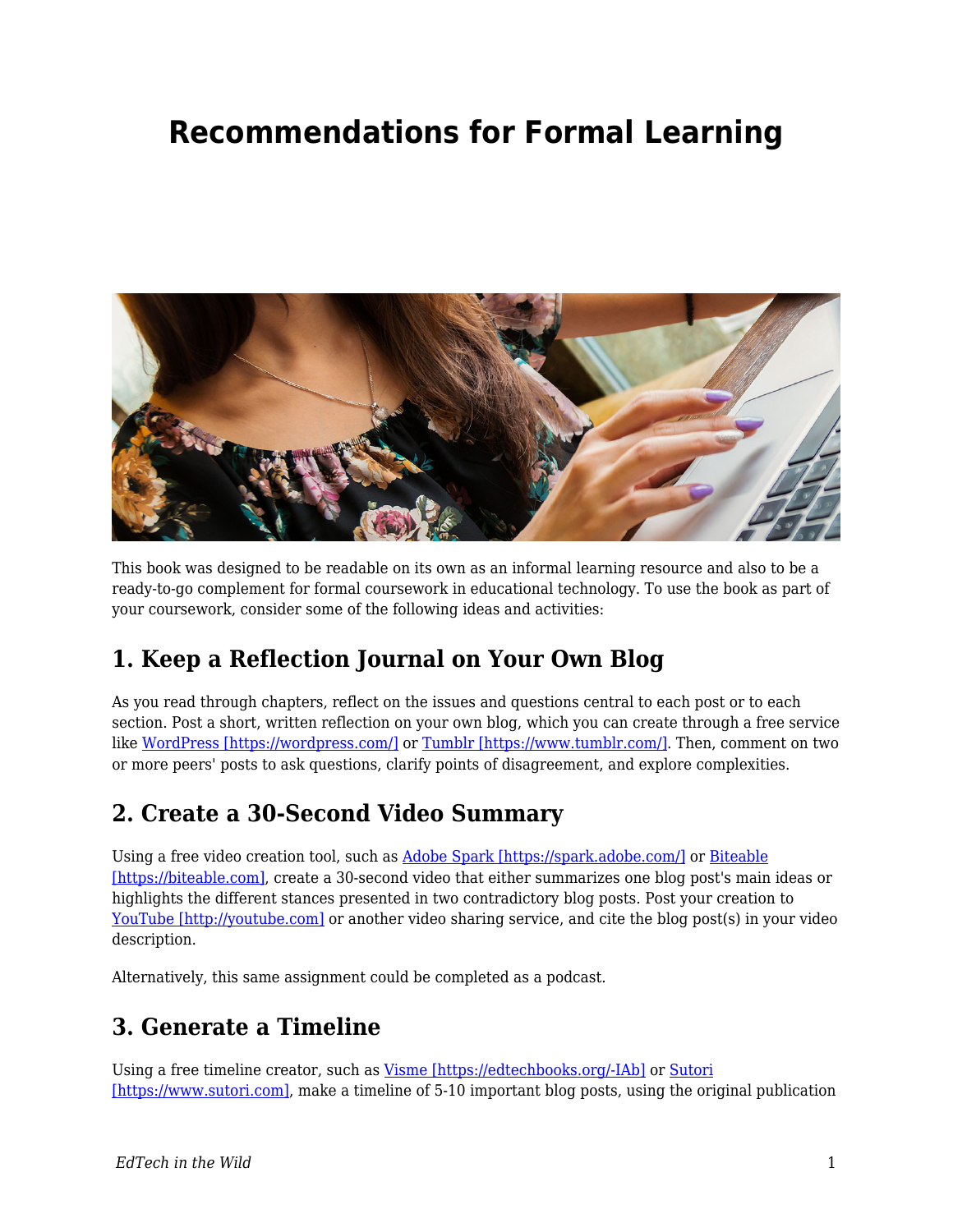date provided in the editor's note for your date. Add in 5-10 major national or world events that might influence how educators are thinking about technology's role in education. Include a brief summary for each post in your timeline, and share your timeline with a neighbor, explaining how viewpoints, attitudes, and movements might evolve over time as the field progresses and in response to broader sociocultural shifts.

# **4. Ask the Author**

Most authors whose blog posts are highlighted in this book have commenting features enabled on their blogs, or alternatively, they have an accompanying [Twitter handle](https://edtechbooks.org/wild/list_of_blogs) [\[https://edtechbooks.org/-NPD\]](https://edtechbooks.org/wild/list_of_blogs) through which they may be contacted. Select a post that you would like clarification on, and direct your question(s) about the post to the original author (either via blog comments on the original post or via Twitter). Then, report back to the class about whether and how the author responded.

# **5. Summarize a Topic**

Choose a topic from the [Index of Topics \[https://edtechbooks.org/-yTH\]](https://edtechbooks.org/wild/index), and read each blog post that references it. Then, write a brief summary paper that answers the following questions:

- 1. How do different authors understand the topic? How are they the same? Different?
- 2. What are some of the important issues and tensions surrounding the topic that the authors address?
- 3. What solutions are provided?
- 4. In your estimation, where do we go from here?

# **6. Create a MindMap**

Using a free mind mapping application, such as [bubbl.us \[https://bubbl.us\]](https://bubbl.us) or [Wise Mapping](http://www.wisemapping.com) [\[http://www.wisemapping.com\]](http://www.wisemapping.com), create a map of your knowledge as you read through the blog posts. Connect important ideas that relate to one another, and try to identify relationships between specific movements, topics, and issues. Once completed, share your mind map with the class, and explain what you think are some of the most important connections that you made.

# **7. Recommend a Blog Post**

Operating from the [list of additional blogs \[https://edtechbooks.org/-NPD\]](https://edtechbooks.org/wild/list_of_blogs) (or other sources provided by the instructor), explore blog posts that were not included in this book with the task of finding a post that you would like to have seen included. Submit your recommendations to an instructorprovided Google document, spreadsheet, or form along with a rationale, which explains the following:

- 1. What is the topic and central argument of the recommended post?
- 2. How does it represent an important voice or perspective on the topic?
- 3. How does it fill a gap in the conversation presented in the book?